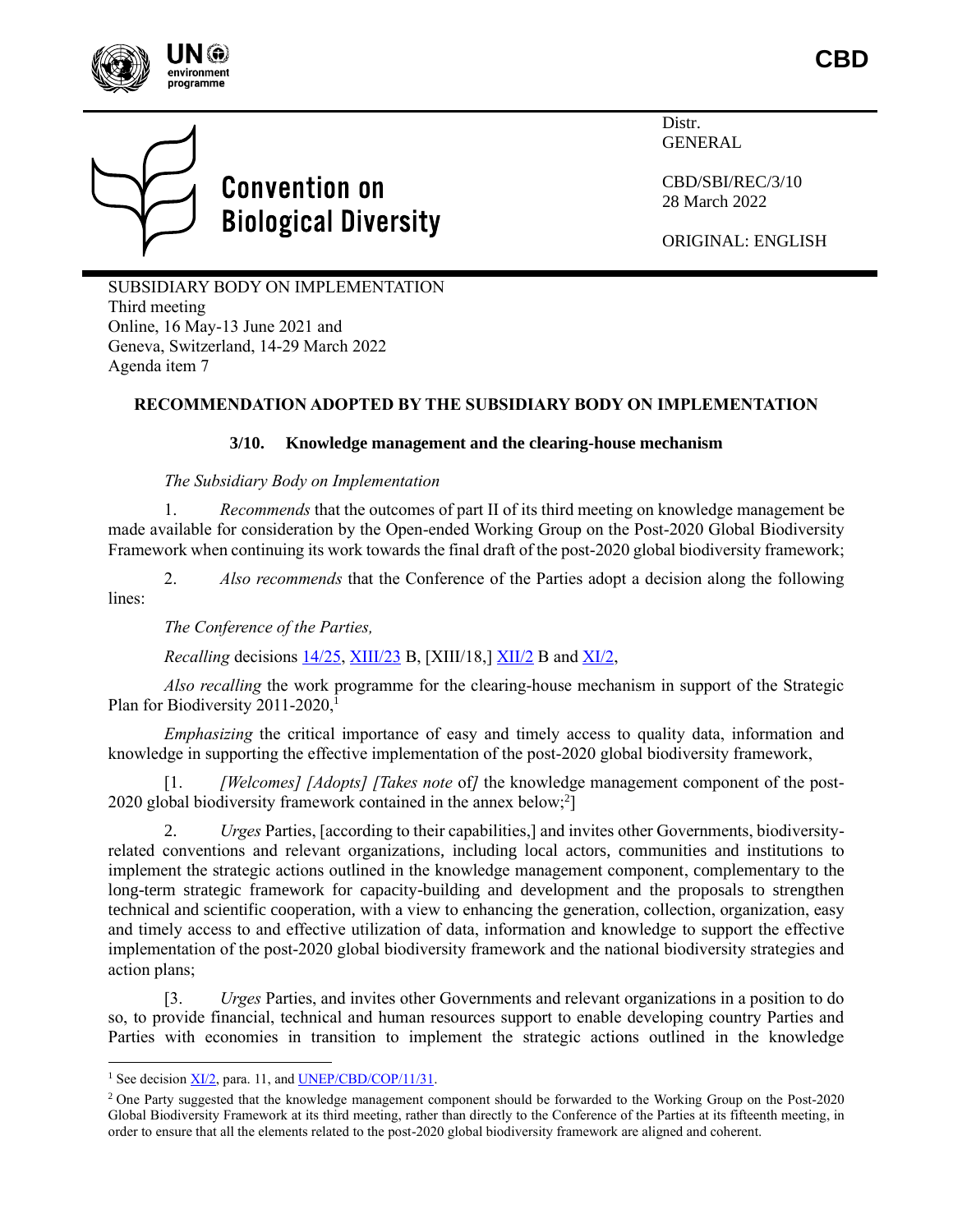management component, as a key component for the successful implementation of the post-2020 global biodiversity framework and the national biodiversity strategies and action plans;]

4. *Invites* [biodiversity-related conventions,] organizations, networks, processes and initiatives supporting the generation, discovery, capture, management and use of biodiversity-related data, information and knowledge to contribute to the establishment of a global biodiversity knowledge network, [through][including] the clearing-house mechanism of the Convention, based on existing knowledge management [networks,] organizations, initiatives and processes to, among other things, promote and facilitate coordination, collaboration, interconnection and networking among them with a view to making biodiversity data and information and knowledge more readily available and accessible for biodiversity planning, policy and decision-making, implementation, monitoring, reporting and review;

5. *Takes note* of the outcomes and key messages from the virtual sessions of the Fifth Science-Policy Forum for Biodiversity and the Eighth International Conference on Sustainability Science, in particular the Round Table on Biodiversity Monitoring and Data;

6. *Urges* Parties and invites other Governments and relevant organizations to [support and] establish[, as appropriate, effective] [well-resourced] biodiversity [and other related] observation networks and information facilities, supported by data-sharing policies, associated capacity-building and guidance, to underpin the generation of the information needed to implement and track the goals and targets of the post-2020 global biodiversity framework;

7. *[Takes note] [Welcomes]* the Initiative of the United Nations Environment Programme World Conservation Monitoring Centre (UNEP-WCMC) and the European Commission to develop a global Knowledge Centre for Biodiversity<sup>3</sup> notably for tracking progress on targets and goals[, in coordination with interested Parties and regional intergovernmental organizations, along with a process of transferring technologies and capacities to developing country Parties,] and invites [interested Parties and the global Knowledge Centre for Biodiversity to support the implementation of the post-2020 global biodiversity framework, as appropriate, in particular [for developing countries Parties and any other Parties] [Parties in need of support],] and stakeholders to assist in the further development of this global Knowledge Centre for Biodiversity;

8. *[Takes note of][Welcomes]* the Data4Nature initiative<sup>4</sup> and consequently invites Parties, non-Parties, funding agencies, development banks and other relevant stakeholders to take biodiversity into account when developing environmental and social impact assessments and share the biodiversity data from the assessments through the Global Biodiversity Information Facility;

9. *[Takes note* of*][Welcomes]* the global partnership PANORAMA: Solutions for a Healthy Planet,<sup>5</sup> which supports implementation through knowledge generation, management and sharing for effective biodiversity planning, policy development, decision-making, implementation, transparency and responsibility;

[10. *Welcomes* the establishment of the Amazon Regional Observatory (ARO) of the Amazon Cooperation Treaty Organizations (ACTO), which includes information and data for conservation and sustainable use of biodiversity, and invites donors and multilateral organizations to provide international cooperation for strengthening these initiatives as well as other relevant knowledge platforms;]

11. *Takes note* of the progress made in the implementation of the work programme for the clearing-house mechanism in support of the Strategic Plan for Biodiversity 2011-2020[,](#page-0-0) 1 and the draft elements of a post-2020 work programme for the clearing-house mechanism, outlined in the note by the Executive Secretary;<sup>6</sup>

<sup>&</sup>lt;sup>3</sup> [https://knowledge4policy.ec.europa.eu/biodiversity\\_en](https://knowledge4policy.ec.europa.eu/biodiversity_en)

<sup>4</sup> <https://www.gbif.org/data4nature>

<sup>5</sup> <https://panorama.solutions/en>

<sup>6</sup> CBD/SBI/3/8.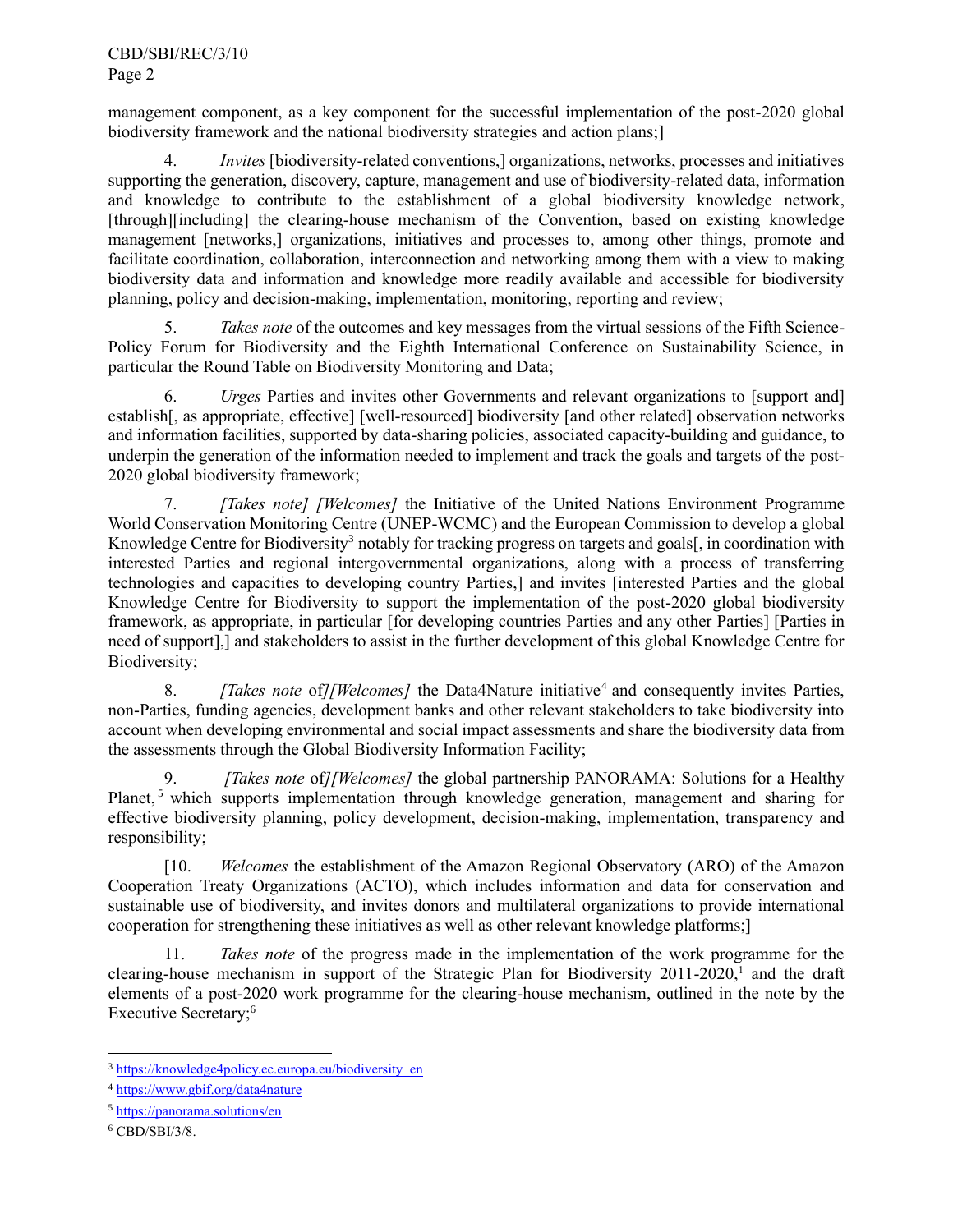12. *Decides* to extend the work programme of the clearing-house mechanism for the period 2021-2030 and to update it in line with the post-2020 global biodiversity framework and relevant decisions [of the Conference of the Parties][at its next meeting], the knowledge management component of the post-2020 global biodiversity framework, the long-term strategic framework for capacity-building and development, [the resource mobilization strategy,] and the enhanced planning, reporting and review mechanism, [as well as the proposals to strengthen technical and scientific cooperation];

13. Requests the Informal Advisory Group on Technical and Scientific Cooperation,<sup>7</sup> as per its mandate, to provide the Executive Secretary with advice on the development and implementation of the work programme for the clearing-house mechanism in support of the post-2020 global biodiversity framework;

14. *Urges* Parties, and invites other Governments and relevant organizations, as appropriate, to continue providing financial, technical and human resources support to enable developing country Parties and Parties with economies in transition to strengthen their national clearing-house mechanisms, and to develop or upgrade their national clearing-house mechanism websites using the Bioland tool. as appropriate and in accordance with national priorities and circumstances];

15. *Requests* the Executive Secretary, subject to the availability of resources:

[(a) To [support][facilitate, in collaboration with] Parties and partner organizations, in the [national] implementation of the knowledge management component of the post-2020 global biodiversity framework;]

(b) To continue to [support][facilitate] the efforts of Parties to establish, sustain and further develop their national clearing-house mechanisms, including through:

- (i) Further development of the Bioland tool in response to the needs of Parties and users and relevant technological developments;
- (ii) Development of training and guidance material on the use of the Bioland tool in collaboration with Parties and users;
- (iii) Development of guidance for the national focal points to the clearing-house mechanism on the coordination of activities related to the clearing-house mechanism at the national level to support effective implementation of national biodiversity strategies and action plans;
- (iv) Development of Bioland instances for Parties that have not yet established a national clearing-house mechanism website, using the information provided on the respective country profile pages on the Convention website, for their review and further development;
- (v) Continuation of the award for national clearing-house mechanisms until 2030.

(c) To further develop the central clearing-house mechanism to promote and facilitate technical and scientific cooperation, knowledge management, communication and enhanced planning, implementation, monitoring, reporting and review processes;

(d) To continue collaboration with relevant initiatives, organizations and networks supporting the generation, capture, management and effective use of biodiversity-related data, information and knowledge, among others United Nations Environment Programme World Conservation and Monitoring Centre, Global Biodiversity Information Facility, the Group on Earth Observations Biodiversity Observation Network, International Union for the Conservation of Nature, Intergovernmental Science-Policy Platform on Biodiversity and Ecosystem Services, the Information Portal on Multilateral Environmental Agreements (InforMEA) and the Data Reporting Tool (DaRT);

<sup>7</sup> See [CBD/SBI/3/7,](https://www.cbd.int/doc/c/e798/4a32/5521e93c4e04a2f720acc08a/sbi-03-07-en.pdf) annex III.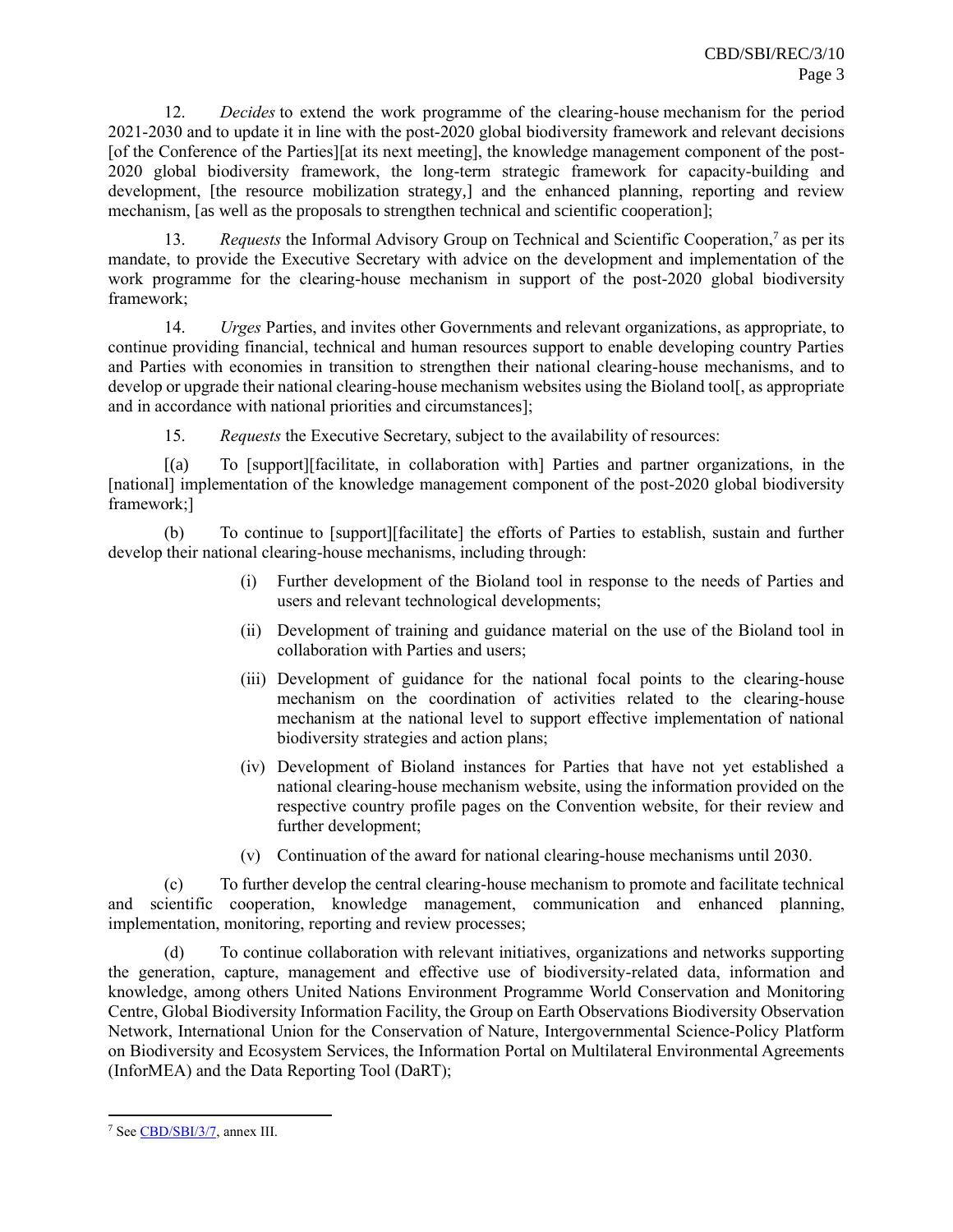(e) To [leverage][promote the use of] relevant digital technologies to, among other things, assist Parties [and regional intergovernmental organizations] in the improvement of national capacities for the discovery, collection, analysis, aggregation, storage, accessibility, searchability, visualization and exchange of biodiversity-related data, information and knowledge, as appropriate;

(f) To prepare, in collaboration with the Informal Advisory Group on Technical and Scientific Cooperation,<sup>8</sup> a proposal for an updated work programme for the clearing-house mechanism, aligned with the post 2020 global biodiversity framework and relevant decisions, and submit the proposal for consideration by the Subsidiary Body on Implementation at its fourth meeting and approval by the Conference of the Parties at its sixteenth meeting;

(g) To submit a first progress report on the above activities for consideration by the Subsidiary Body on Implementation at its fourth meeting.

*Annex*<sup>9</sup>

## **[KNOWLEDGE MANAGEMENT COMPONENT OF THE POST-2020 GLOBAL BIODIVERSITY FRAMEWORK**

#### **I. INTRODUCTION**

1. In decision [14/25,](https://www.cbd.int/doc/decisions/cop-14/cop-14-dec-25-en.pdf) the Conference of the Parties requested the Executive Secretary to develop, in consultation with the Informal Advisory Committees to the Clearing-House Mechanism (CHM), the Biosafety Clearing-House and the Access and Benefit-sharing Clearing-House, a knowledge management component as a part of the preparatory process for the post-2020 global biodiversity framework.

2. Various provisions and decisions of biodiversity-related conventions and processes recognize the critical importance of information and knowledge management to the achievement of their objectives.<sup>10</sup> The Strategic Plan for Biodiversity 2011-2020, included Goal E: to enhance implementation through participatory planning, knowledge management and capacity-building.<sup>11</sup> It also included Target 19 that "by 2020, knowledge, the science base and technologies relating to biodiversity, its values, functioning, status and trends, and the consequences of its loss, are improved, widely shared and transferred, and applied."

3. The Strategic Plan for Biodiversity 2011-2020 recognized that achievement of its goals and targets would require enhanced support mechanisms, including the generation, use and sharing of knowledge, and noted that, collectively, Parties and stakeholders have a wealth of experience, good practice cases, tools and guidance and that there is additional useful information beyond this community. It thus called for the establishment of a biodiversity knowledge network, including a database and network of practitioners, to bring together this knowledge and experience and to make it available through the clearing-house mechanism.

4. The fifth edition of the *Global Biodiversity Outlook* noted that significant progress has been made since 2010 in the generation, sharing and assessment of knowledge, information and data on biodiversity, with big-data aggregation, advances in modelling and artificial intelligence opening up new opportunities for improved understanding of the biosphere. However, major imbalances remain in the location and

<sup>8</sup> Established in decision 15/--

<sup>&</sup>lt;sup>9</sup> One Party suggested that the Knowledge Management Component should be forwarded to the Working Group on the Post-2020 Global Biodiversity Framework at its third meeting, rather than directly to the Conference of the Parties at its fifteenth meeting, in order to ensure that all the elements related to the post-2020 global biodiversity framework are aligned and coherent.

<sup>&</sup>lt;sup>10</sup> Examples include Articles 17 and 18 of the Convention on Biological Diversity, Article 20 of the Cartagena Protocol on Biosafety, Article 14 of the Nagoya Protocol, Articles VI and VIII of the Convention on International Trade in Endangered Species of Wild Fauna and Flora, Articles 3 and 6 of the Ramsar Convention, and Article V of the Convention on Migratory Species.

<sup>&</sup>lt;sup>11</sup> Decision X/2.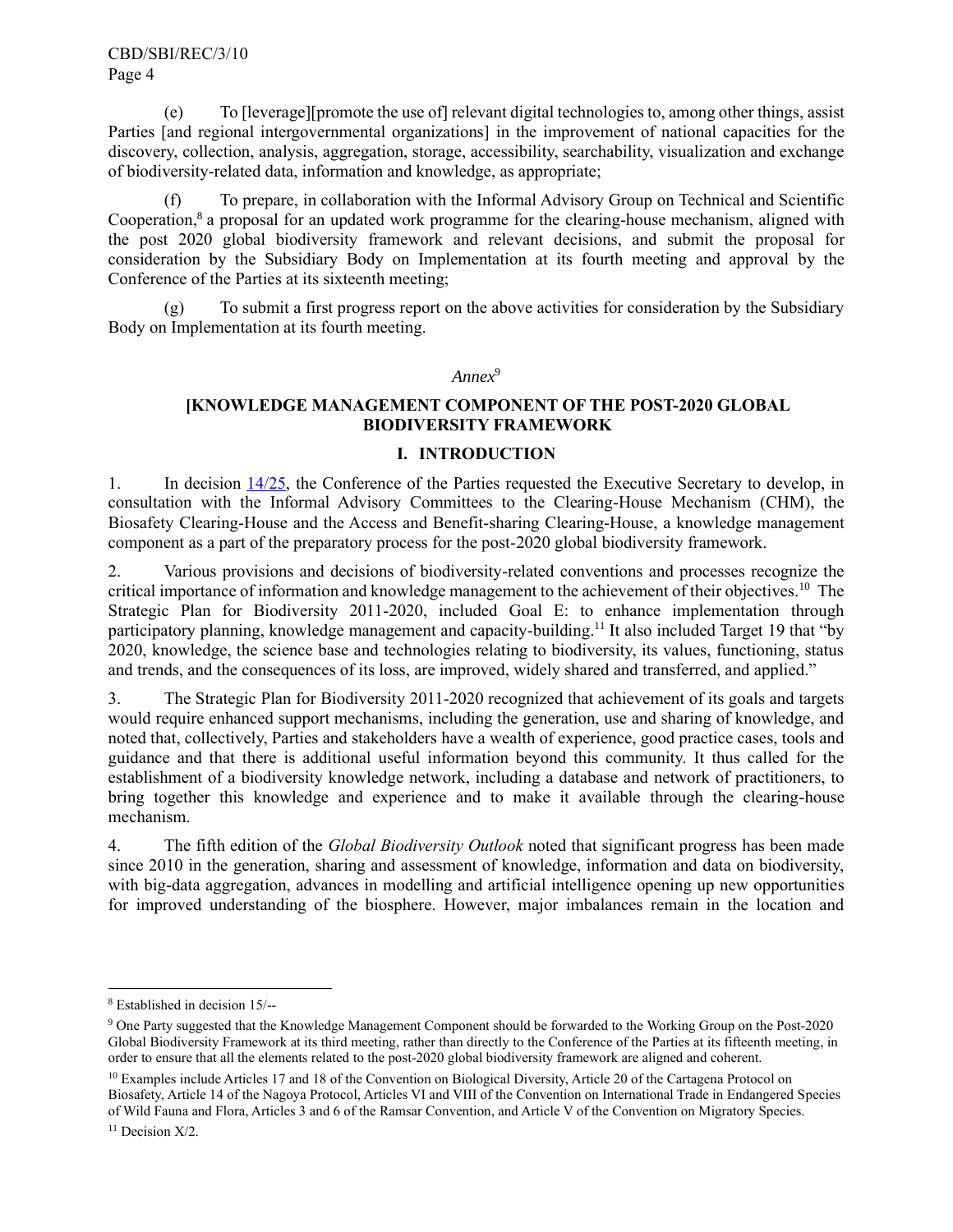taxonomic focus of studies and monitoring. Information gaps also remain in the consequences of biodiversity loss for people, and the application of biodiversity knowledge in decision-making is limited.<sup>12</sup>

5. During the meetings of the Open-Ended Working Group on the Post-2020 Global Biodiversity Framework and in the associated regional and thematic consultations, knowledge management has been identified as one of the critical means for the successful implementation of the post-2020 global biodiversity framework, together with resource mobilization, capacity-building, technical and scientific cooperation, and communication.

6. The present document outlines elements of the knowledge management component of the post-2020 global biodiversity framework and possible strategies to operationalize it. Section II provides an introduction and a conceptual framework for the knowledge management component, section III outlines the rationale, objectives and expected impact of the knowledge management component; section IV presents strategies to enhance knowledge management in support of the post-2020 global biodiversity framework and section V describes possible options for an implementation framework.

#### **A. Rationale for the knowledge management component**

7. Knowledge management is one of the key strategic means of implementation that will underpin the achievement of the goals and targets of the post-2020 global biodiversity framework. Easy and timely access to the best available, fit-for-purpose biodiversity data, information and knowledge assets is critical for effective planning, policy formulation, decision-making and implementation. However, many Governments and organizations still face several challenges in implementing effective processes and initiatives for knowledge management. In many countries, especially developing countries and countries with economies in transition, data, information and knowledge on biodiversity that policymakers, practitioners, indigenous peoples and local communities, and scientists require is limited. Moreover, much of what is available is fragmented, difficult to find, or inaccessible.

8. An expert meeting convened by the Cambridge Conservation Initiative in Cambridge, United Kingdom, from 10 to 12 April 2018, to advance understanding of the need to base development of the post-2020 global biodiversity framework on available evidence noted, among other things, that there is significant data, information and knowledge available, but it is often not readily accessible to those who could use it to good effect. Some of the reasons for this situation are journal paywalls, confidentiality, or simply not knowing it exists or not knowing how to use it. Participants underlined the need to facilitate "discovery" of relevant data, information and knowledge from all sources and to facilitate its use. They also highlighted the potential value of developing a knowledge generation or research strategy to clearly identify the knowledge needed to support implementation of a post-2020 global biodiversity framework. Finally, the experts underscored the need to include evidence from different knowledge systems, in particular traditional knowledge systems, in any knowledge generation or research strategy if it is to be effective.<sup>13</sup>

9. The knowledge management component seeks to address some of the above issues, including the barriers that prevent the effective utilization of existing biodiversity data, information and knowledge, by leveraging existing biodiversity knowledge management initiatives and networks, bridging the gaps that prevent their full usage and enhancing coordination and collaboration among them. Such efforts call for recognizing and optimizing the contributions of various government and non-government institutions, regional and international organizations, researchers, practitioners and other stakeholders involved in biodiversity knowledge management.

#### **B. Scope of the knowledge management component**

10. In the context of this component, knowledge management encompasses a range of processes, strategies and practices through which biodiversity knowledge, information and data are generated, discovered and collected, organized/curated, stored, shared and used/applied to achieve biodiversity-related objectives and outcomes. Such objectives may include informed policy development, decision-making,

<sup>12</sup> <https://www.cbd.int/gbo/>

<sup>&</sup>lt;sup>13</sup> See "Effective use of knowledge in developing the post-2020 global biodiversity framework" [\(CBD/SBI/2/INF/33\)](https://www.cbd.int/doc/c/5ec1/d94f/60fb5937bc06b92013ec09dd/sbi-02-inf-33-en.pdf).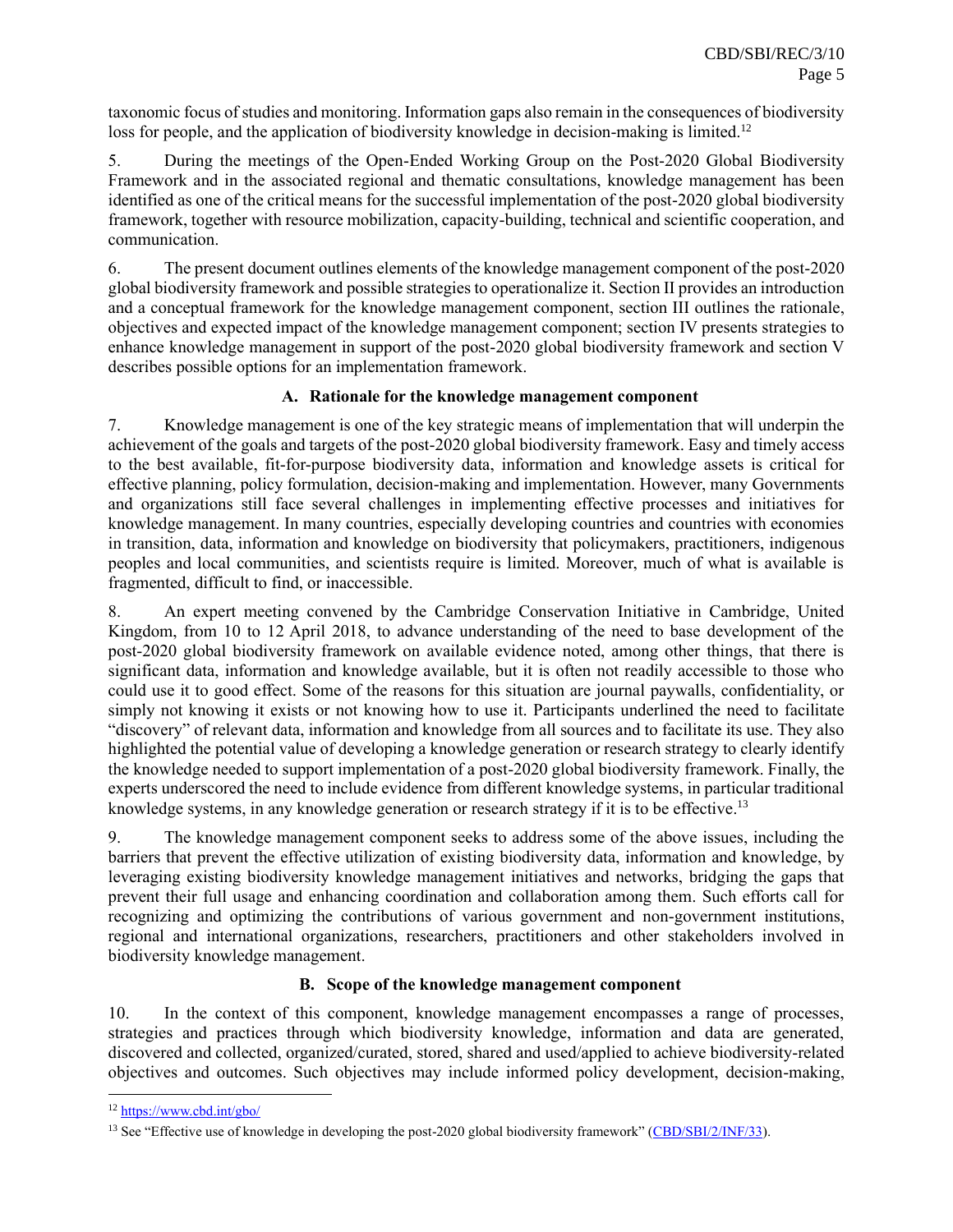planning and implementation or ongoing organizational learning through the collection and sharing of best practices and lessons learned from past activities in order to inform or improve future activities.

11. The knowledge management component uses the following working descriptions based on the Data, Information, Knowledge and Wisdom (DIKW) hierarchy<sup>14</sup> (see figure 1 below):

(a) Data are raw figures, facts or products of observations which often have no meaning on their own until they are organized, processed and interpreted;

(b) Information can be referred to as data that is organized, structured, processed and contextualized, thus making it meaningful, useful and relevant for a specific purpose or context;

(c) Knowledge refers to information that is transformed through cognitive processing, reflection and application resulting in awareness or understanding by individuals or communities for a specific purpose or within a given context. Knowledge can be gained through learning, experience or practice;

(d) Wisdom relates to human intuition and insight based on repeated application of knowledge and years of experience. Wisdom is often codified into beliefs, traditions, philosophies and principles. Most of the traditional knowledge of indigenous peoples and local communities could be considered "wisdom".

#### **Figure. The Data, Information, Knowledge and Wisdom (DIKW) Pyramid**



*Source*: Luis O. Tedeschi, ASN-ASAS Symposium: Future of Data Analytics in Nutrition: Mathematical modelling in ruminant nutrition: approaches and paradigms, extant models, and thoughts for upcoming predictive analytics. *Journal of Animal Science*, vol. 97, Issue 5, May 2019, pp. 1921–1944, [https://doi.org/10.1093/jas/skz092.](https://doi.org/10.1093/jas/skz092)

12. From the above definitions, it is clear that the knowledge management component encompasses, data management, information management and other related disciplines and practices, such as records management, document management, and content management. While these terms are sometimes used interchangeably, it is important to recognize that, in the context of this component, all these activities are constituent elements that contribute to different stages of the knowledge management cycle.

13. The knowledge management component complements strategies and mechanisms already in place or in the process of being developed to support the implementation of the post-2020 global biodiversity framework. These include the framework for a global communications strategy, the long-term strategic framework for capacity-building and development, the proposals to enhance technical and scientific

<sup>&</sup>lt;sup>14</sup> Source: Rowley, J. 2007. ["The Wisdom Hierarchy: Representations of the DIKW Hierarchy.](http://www-public.imtbs-tsp.eu/~gibson/Teaching/Teaching-ReadingMaterial/Rowley06.pdf)"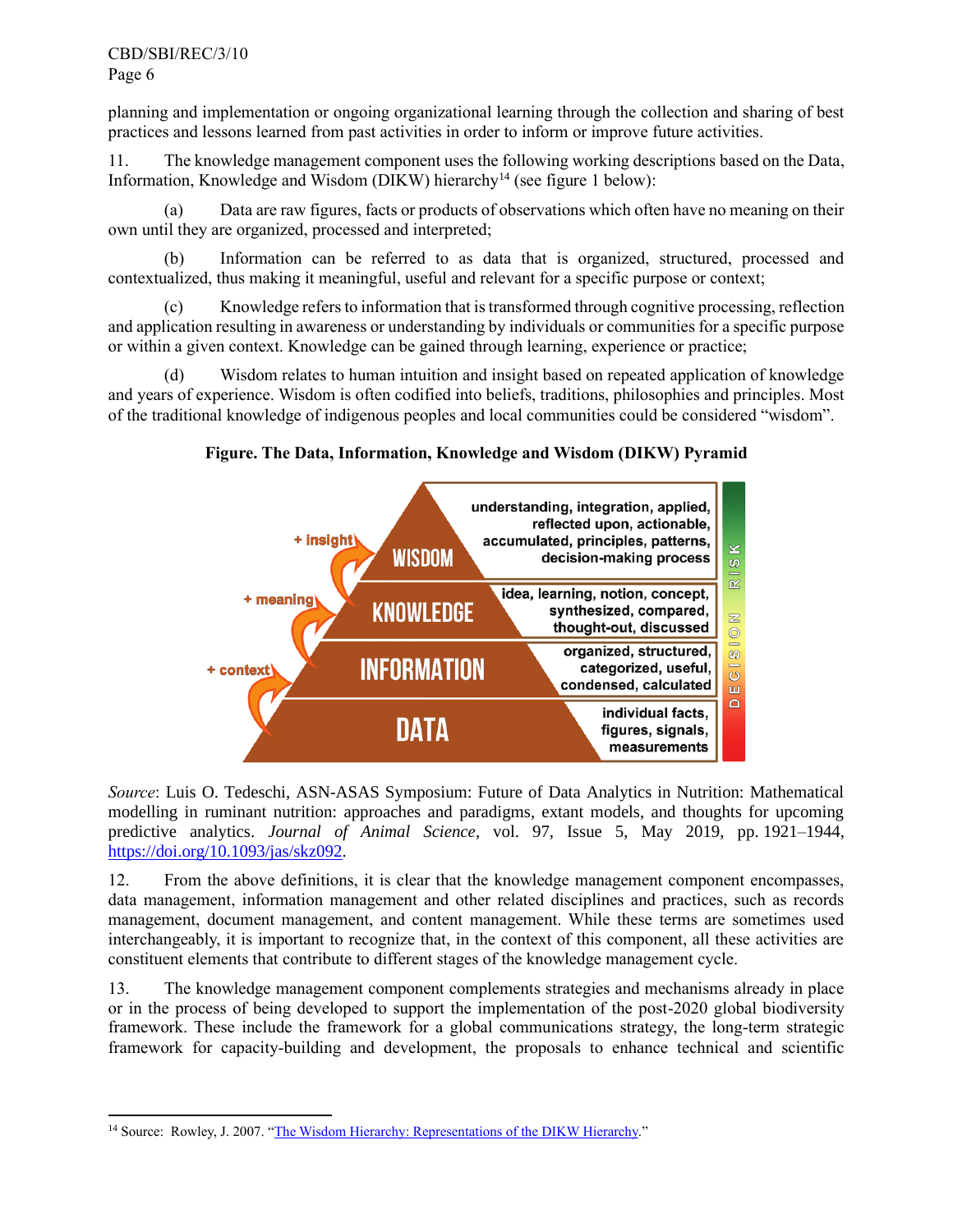cooperation in support of the post-2020 global biodiversity framework and the mechanisms for reporting, assessment and review of implementation.

14. This component covers various types of data, information and knowledge relevant for the conservation and sustainable use of biological diversity, ranging from scientific, technical, technological, legal and policy data and information to implementation-related information and knowledge, including case studies on experiences, best practices and lessons learned in the development and implementation of national biodiversity policies, plans and programmes. It also includes the decisions, recommendations and official documentation created by biodiversity-related conventions, other Rio conventions and related processes.

15. The knowledge management component seeks to enhance interoperability, accessibility and use of relevant information and knowledge management systems, tools and mechanisms to support the post-2020 global biodiversity framework. These include but are not limited to the systems of biodiversity-related conventions, including the clearing-house mechanism of the Convention on Biological Diversity, the Biosafety Clearing-House and the Access and Benefit-sharing Clearing-House, the Ramsar Sites Information Service, and the CITES Trade Database.<sup>15</sup> Others include the United Nations Information Portal on Multilateral Environmental Agreements (InforMEA),<sup>16</sup> the Species Information Service of the International Union for Conservation of Nature (IUCN),<sup>17</sup> the United Nations Biodiversity Lab,<sup>18</sup> the World Database on Protected Areas (WDPA), the Global Database on Protected Area Management Effectiveness (GDPAME), the registry of territories and areas conserved by indigenous peoples and local communities (ICCA Registry)<sup>19</sup> and others.<sup>20</sup>

16. The knowledge management component also proposes actions to foster coordination, collaboration and complementarity between various initiatives and institutions supporting the generation, capture, management and use of biodiversity-related data, information and knowledge and encourage global data providers to support national stakeholders and national statistical systems, which are key to national monitoring. These include: the United Nations Environment Programme's World Conservation Monitoring Centre, the task force on knowledge and data under the Intergovernmental Science-Policy Platform on Biodiversity and Ecosystem Services (IPBES), the United Nations Collaborative Programme on Reducing Emissions from Deforestation and Forest Degradation in Developing Countries (UN-REDD), the Global Biodiversity Information Facility (GBIF), Encyclopedia of Life (EOL), the International Barcode of Life Initiative (iBOL), the Group on Earth Observations Biodiversity Observation Network (GEO BON), the Digital Observatory for Protected Areas (DOPA), the Data and Reporting Tool (DaRT), the Knowledge Hub of the United Nations Convention to Combat Desertification and the United Nations Statistics Division's Open Sustainable Development Goals (SDG) Data Hub. These and other initiatives and institutions are described in information document CBD/SBI/3/INF/13.

#### **C. Pillars of the knowledge management component**

17. The knowledge management component comprises four pillars:

(a) *People*: This includes various actors (creators, custodians, managers, curators and users of biodiversity knowledge), who are the foundation of the knowledge management component. Their roles, responsibilities and expectations need to be clarified. It is also important to promote and nurture a culture of knowledge sharing and to recognize and reward knowledge champions;

<sup>15</sup> [https://www.cbd.int/chm/;](https://www.cbd.int/chm/) [http://bch.cbd.int/;](http://bch.cbd.int/) [https://absch.cbd.int/;](https://absch.cbd.int/) [https://rsis.ramsar.org/;](https://rsis.ramsar.org/) and https://trade.cites.org/

<sup>16</sup> https:[//www.informea.org](http://www.informea.org/)

<sup>17</sup> <https://www.iucnredlist.org/assessment/sis>

<sup>18</sup> <https://www.unbiodiversitylab.org/>

<sup>&</sup>lt;sup>19</sup> See[: https://www.protectedplanet.net/;](https://www.protectedplanet.net/) [https://pame.protectedplanet.net](https://pame.protectedplanet.net/) and<https://www.iccaregistry.org/>

 $20$  These and other sources are identified in the "Compendium of guidance on key global databases related to biodiversity-related conventions" developed by UNEP-WCMC, available a[t https://www.unep-wcmc.org/resources-and-data/biodiversitysynergies.](https://www.unep-wcmc.org/resources-and-data/biodiversitysynergies)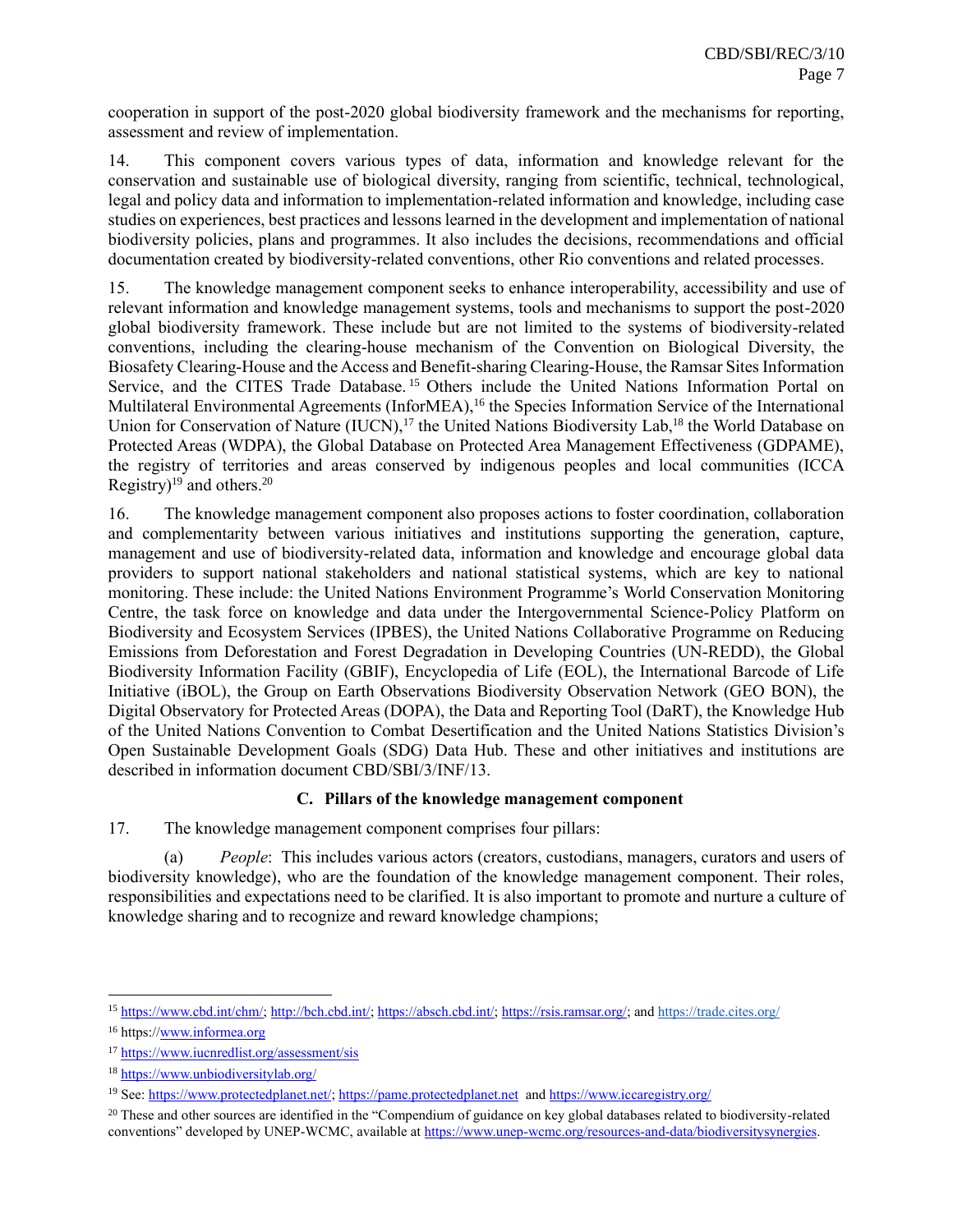(b) *Processes*: This includes the processes, procedures and policies guiding knowledge generation, capture, management, sharing and utilization. This also entails vision, leadership and oversight, alignment of knowledge management with goals and provision of the required resources;

(c) *Technology*: Technology plays a key role in delivering and supporting knowledge management services. This includes technological tools, systems<sup>21</sup> and platforms that enable relevant actors (the people) to collect, analyse, organize, store, retrieve and share knowledge related to biodiversity;

(d) *Content*: This entails the scope of the biodiversity knowledge content and how it is managed — the taxonomy and metadata, the tools and templates, and the analysis and validation (for quality assurance), the cataloguing, tagging and indexing, digitization and organization of the information and knowledge resources to facilitate easy search and retrieval.

18. The above four pillars are interdependent and need to be addressed in a balanced and complementary manner. Knowledge management will not be effective if only the technology aspects are addressed and not the process and people-related aspects. The knowledge management component will be closely linked to biodiversity monitoring information systems and the enhanced planning, reporting and review mechanism of the post-2020 global biodiversity framework to facilitate the achievement of the targets. It will also promote a whole system approach, including raw data, such as satellite data and citizen science, processed and geospatial data, such as land cover maps, the algorithms needed to process data, indicator data, analysis and predictive analytics and insights, and publications.

## **II. OBJECTIVES AND EXPECTED OUTCOMES**

19. This knowledge management component is intended to guide knowledge management by the biodiversity community in support of the post-2020 global biodiversity framework. The proposed actions will be implemented and coordinated, as appropriate, by government and non-government actors, including Parties to the biodiversity-related conventions and processes, the Convention secretariats, partner organizations and other stakeholders. The component seeks to enhance the sharing of data, information and knowledge across biodiversity-related conventions and organizations.

20. The overall goal is to facilitate and support effective implementation of the post-2020 global biodiversity framework through enhancing the generation, collection, organization, sharing and utilization of relevant data, information and knowledge by the global community. This would require building a culture of knowledge sharing and fostering collaborative networks and online communities of practice. It would also require analysing, sharing and leveraging experiences and lessons learned from various biodiversity knowledge management initiatives. In addition, national planning and the monitoring of national plans and commitments is essential for identifying where action is needed. The knowledge management component should directly contribute to the monitoring of the post-2020 global biodiversity framework and ensure that data and indictors are at the centre of national reporting.

## **A. Specific objectives**

21. The specific objectives of the knowledge management component are to enable government and non-government actors to have easy and timely access to quality data, information and knowledge to do their work and also enable the biodiversity information providers to collaborate, share and harness the information together across various platforms, treaties and related processes by:

(a) Creating enabling environments and mechanisms for improved generation, management, sharing and utilization of biodiversity-related data, information and knowledge;

(b) Leveraging existing relevant biodiversity knowledge management systems, initiatives and networks through coordinated and collaborative multi-stakeholder processes;

(c) Improving discoverability and accessibility of biodiversity-related data, information and knowledge across multiple sources;

 $21$  These technologies could include web content management systems, electronic document and records management systems, collaboration tools, search engines, classification tools, and portals, as well as libraries and information centres.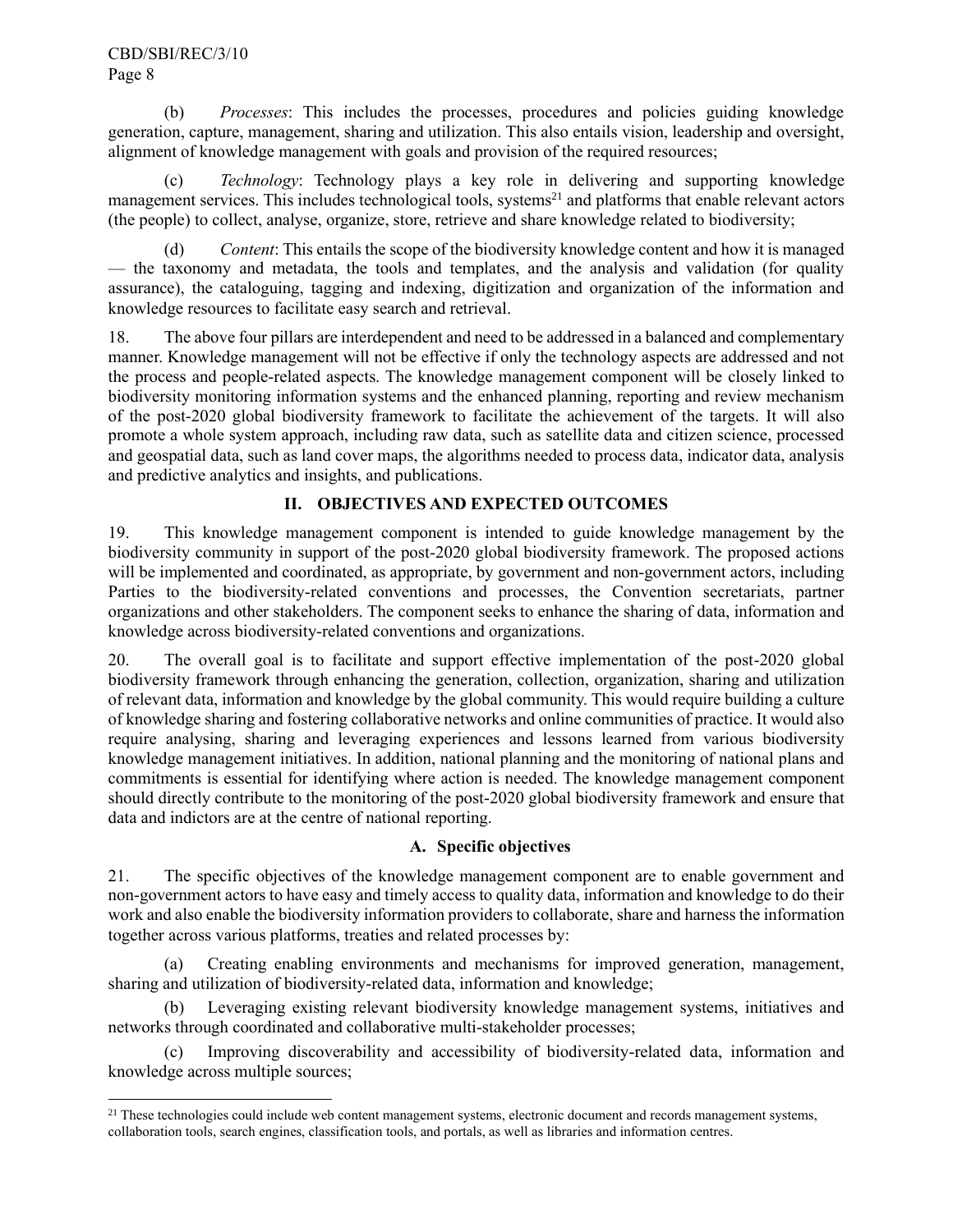(d) Encouraging and enabling relevant stakeholders to participate in biodiversity knowledge sharing- processes and networks;

(e) Strengthening the capacities of relevant stakeholders to access and utilize existing biodiversity-related data, information and knowledge at the national, regional and international levels;

(f) Facilitating monitoring and assessment;

(g) Promoting national and global data sharing and dialogues, as well open data, open metadata and quality assurance;

(h) Enhancing synergies among biodiversity-related conventions to facilitate more coordinated national reporting.

22. These objectives are complementary to those set out in the long-term strategic framework for capacity-building and development (CBD/SBI/3/7/Add.1), the proposals for enhancing technical and scientific cooperation (CBD/SBI/3/7/Add.2) and proposals for an enhanced planning, reporting and review mechanism of the post-2020 global biodiversity framework (CBD/SBI/3/11).

#### **B. Expected outcomes and milestones**

23. The implementation of the knowledge management component is expected to result in:

(a) Increased availability and accessibility of relevant data, information and knowledge at all levels;

(b) Increased uptake and utilization of data, information and knowledge to support the implementation of the post-2020 global biodiversity framework;

(c) Increased capacity of Governments and relevant stakeholders to capture, manage and utilize biodiversity-related data, information and knowledge;

(d) Increased number of active biodiversity knowledge management support networks and communities of practice;

(e) Enhanced real-time access to data and information for national planning and reporting in the context of biodiversity-related conventions and for global reviews, including in the context of IPBES;

(f) Increased information sharing across biodiversity-related conventions and organizations.

24. Ultimately, it is expected that the above improvements will enable Governments, indigenous peoples and local communities, and all stakeholders, as appropriate, to:

(a) Improve implementation and decision-making through more effective use of available data, information and knowledge;

(b) Increase efficiency by accessing and leveraging previous work rather than repeating it, and learning from the experiences of others;

Reduce inefficiencies in service delivery by getting the information needed in a timely manner or by reducing the amount of time spent searching for information;

(d) Improve communication and professional and organizational development by increasing learning across governments and organizations;

(e) Facilitate innovation by leveraging existing knowledge resources to create new products.

## **III. STRATEGIES TO ENHANCE BIODIVERSITY KNOWLEDGE MANAGEMENT**

25. This section outlines broad categories of strategies to be undertaken by Parties, relevant organizations and convention secretariats, as appropriate, to enhance the following stages of the knowledge management cycle in support of the post-2020 global biodiversity framework. The key specific strategic actions to facilitate the implementation of this component, including the proposed timeframes and an indicative list of lead implementers of the respective actions are presented in annex I. The proposed strategic actions are grouped under the following stages of the knowledge management cycle: knowledge generation and synthesis; knowledge discovery and collection; knowledge organization and sharing; use/application of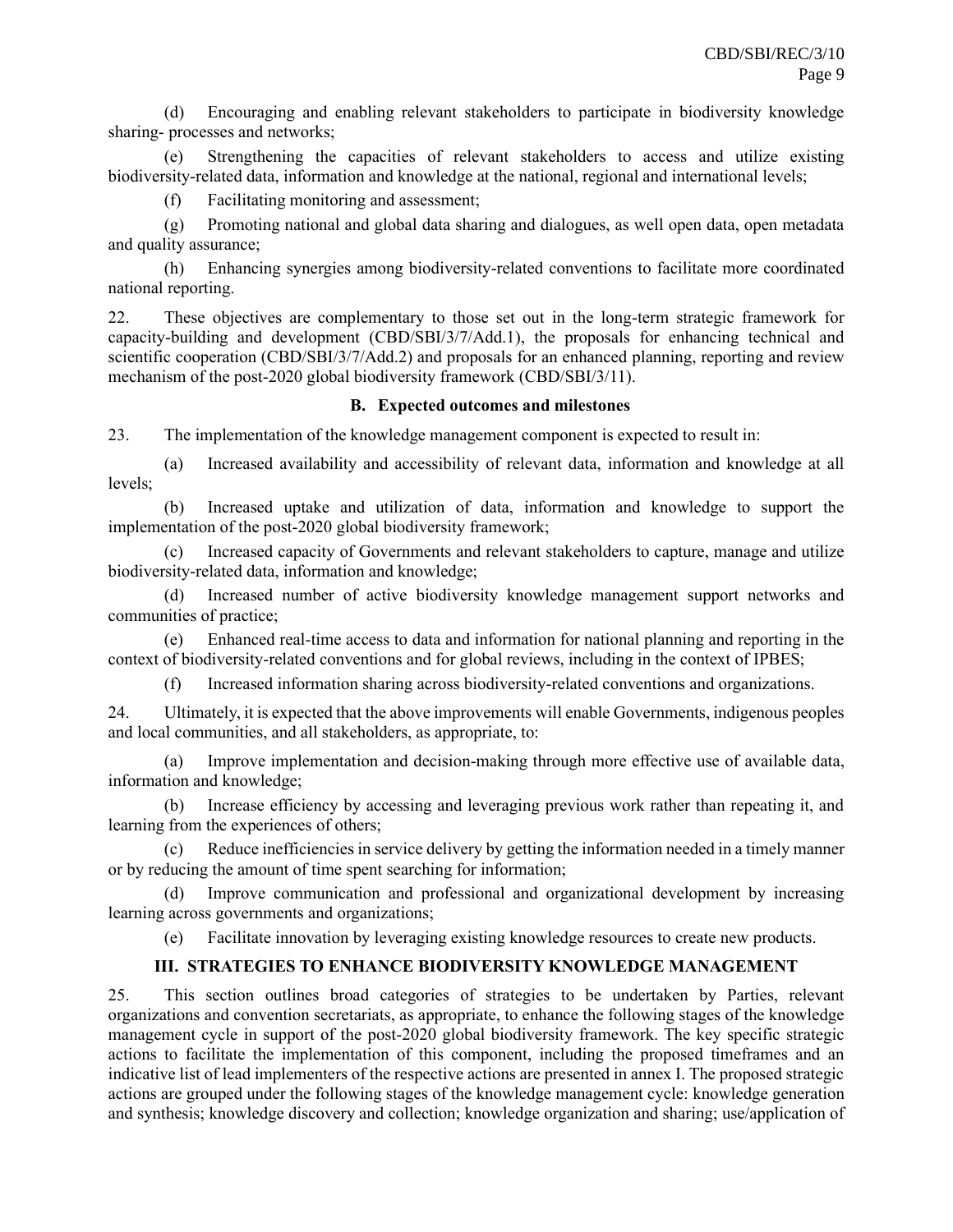knowledge; and knowledge audit and review to identify knowledge gaps and improve national planning and priority setting, while considering global priorities.

#### **A. Promoting knowledge generation and synthesis**

26. Knowledge generation and synthesis encompass the creation and advancement of new knowledge and the building of an evidence base, primarily through research and academic initiatives, as well as analysis of information provided by Governments, relevant organizations and other sources. Examples of organizations and processes contributing to the generation and synthesis of biodiversity-related information and knowledge include university research institutions, GEO-BON, IPBES,<sup>22</sup> global assessments by the Food and Agriculture Organization of the United Nations (FAO), UNEP-WCMC and others.

## **B. Facilitating knowledge discovery and collection**

27. Knowledge discovery and collection are a critical element of this component.<sup>23</sup> As knowledge generation grows and massive amounts of data, information and knowledge are stored in digital libraries and databases around the world, it becomes a challenge to identify and access them. There is a need to understand the breadth of what is being collected across the spectrum of sources and keep track of relevant sources. Some of the sources are publicly available while others are maintained as for-pay and/or private resources. There are a number of ongoing efforts to identify and compile existing sources of biodiversity data, information and knowledge, including those identified in the UNEP-WCMC compendia referred to above. Those efforts need to be broadened and expanded to support the post-2020 global biodiversity framework.

## **C. Enhancing knowledge organization and sharing**

28. The knowledge generated or collected must be organized, catalogued and mapped using appropriate metadata and descriptors for easy searchability, accessibility and retrieval. Key players, such as GBIF, GEO-BON, InforMEA and UNEP-WCMC, have developed standards that can be further elaborated and shared. Increasing access to information can be addressed by ensuring full and complete metadata tagging, including subject tagging of knowledge objects. Consistent use of shared terminology increases findability, as does full-text indexing. Increasing the interoperability of search systems and standardization and the use of common descriptors will allow for better findability of information.

29. While there are many existing collections of biodiversity data, information and knowledge, finding and sharing them remains difficult. In addition, not all information is made available in an open-access manner, making it difficult for all stakeholders, most especially for those in developing countries to access and use it. Further work is needed to make it easier for users to find and access available information and knowledge in comprehensible formats. The latter could be achieved by taking advantage of modern technologies to enhance data, information and knowledge integration and visualization of search results. Following international standards and best practices, biodiversity-related convention secretariats have developed a variety of "common formats" that are used to describe frequently collected information.

## **D. Promoting the effective use and application of knowledge**

30. As noted above, collectively, Governments, organizations and other stakeholders have a wealth of biodiversity data, information and knowledge stored in databases, libraries and other repositories. However, this wealth of data is only of value if it is shared and effectively used to support biodiversity planning, policy development, decision-making, implementation, monitoring, review and reporting processes.

31. Various initiatives, such as IPBES and the Connect Project, have made progress in providing support for Governments and stakeholders to integrate biodiversity data into decision-making. The objective of the Connect Project is to ensure that biodiversity is taken into account in decision-making across government sectors by improving development decision makers' access to and use of biodiversity information and embedding biodiversity information within national development decision-making processes. Such

<sup>22</sup> Some of the efforts are outlined in decision IPBES-7/1.

<sup>&</sup>lt;sup>23</sup> Knowledge discovery and collection involves searching, locating, identifying and acquiring data, information and knowledge.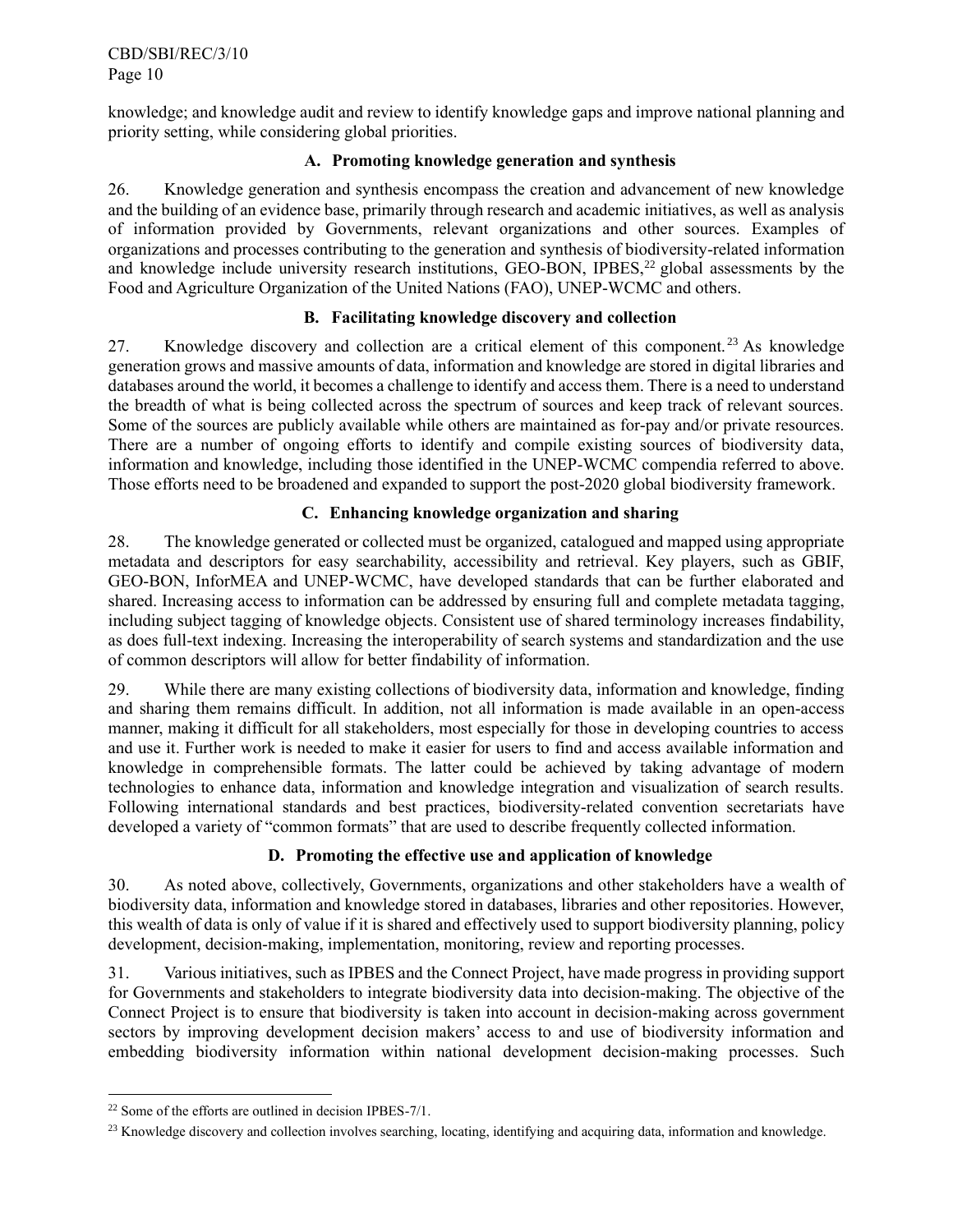initiatives need to promote contextualization and utilization of existing information knowledge to support policy, planning, decision-making, implementation, monitoring and reporting.

#### **E. Conducting knowledge audits and reviews**

32. Knowledge audits and reviews will be conducted periodically to assess how the knowledge management component is contributing to the achievement of the goals and targets of the post-2020 global biodiversity framework, to identify knowledge gaps and improve national planning and priority setting, while considering global priorities. Different methods, including the strengths, weaknesses, opportunities and threats (SWOT) analysis, will be used, as appropriate.

#### **IV. IMPLEMENTATION OF THE KNOWLEDGE MANAGEMENT COMPONENT**

33. The knowledge management component will be operationalized by Governments and relevant stakeholders in line with their strategic priorities to implement the post-2020 global biodiversity framework. Possible actions to facilitate the implementation of this component are presented in annex II. These build on the key actions for enhancing synergies and cooperation among the biodiversity-related conventions and international organizations in the area of information and knowledge management identified in decision [XIII/24.](https://www.cbd.int/doc/decisions/cop-13/cop-13-dec-24-en.pdf) Those actions will be implemented in manner complementary to the long-term strategic framework for capacity-building and development, the proposals to strengthen technical and scientific cooperation, the framework for a global communications strategy, the data strategy for the Secretariat of the Convention on Biological Diversity and the enhanced planning, reporting and review mechanism of the post-2020 global biodiversity framework.

34. Enhanced knowledge management will require effective collaboration, cooperation and coordination among Governments and relevant organizations in biodiversity data, information and knowledge processes. It may also require input and support from relevant institutional bodies and mechanisms to Governments and other key actors (including knowledge creators, managers, brokers, practitioners and users) involved. Such support could be provided, as appropriate, by:

(a) Existing advisory committees, such as the Steering Committee of the MEA Information and Knowledge Management Initiative led by the United Nations Environment Programme (UNEP);

Advisory groups, such as the Informal Advisory Group on Technical and Scientific Cooperation<sup>24</sup> to be established pursuant to decision  $14/24$  B, paragraph 5;

(c) Informal networks, such as the Alliance for Biodiversity Knowledge,  $25$  which brings together stakeholders working on the collection, curation or sharing of biodiversity data, information and knowledge;

(d) The expanded Biodiversity Indicators Partnership (BIP) which will include more users and foster collaboration with the United Nations Statistical Commission;

An informal coalition or partnership involving relevant organizations, such as UNEP, the United Nations Development Programme (UNDP), the Global Biodiversity Information Facility (GBIF), and GEO BON.

35. Relevant knowledge management organizations, initiatives and processes will be leveraged to support the effective implementation of the knowledge management component of the post-2020 global biodiversity framework. An interactive online database of such organizations, initiatives and processes will be established to help foster coordination, collaboration and complementarity in the generation, collection, management, sharing and use of biodiversity-related data, information and knowledge.

## **V. MONITORING AND REVIEW**

[36. The implementation of the knowledge management component will be monitored using the information provided by Parties in their national reports to the respective biodiversity-related conventions and by organizations through their voluntary submissions to the secretariats of the biodiversity-related

<sup>24</sup> See CBD/SBI/3/7/Add.2, annex II.

<sup>25</sup> <https://www.allianceforbio.org/>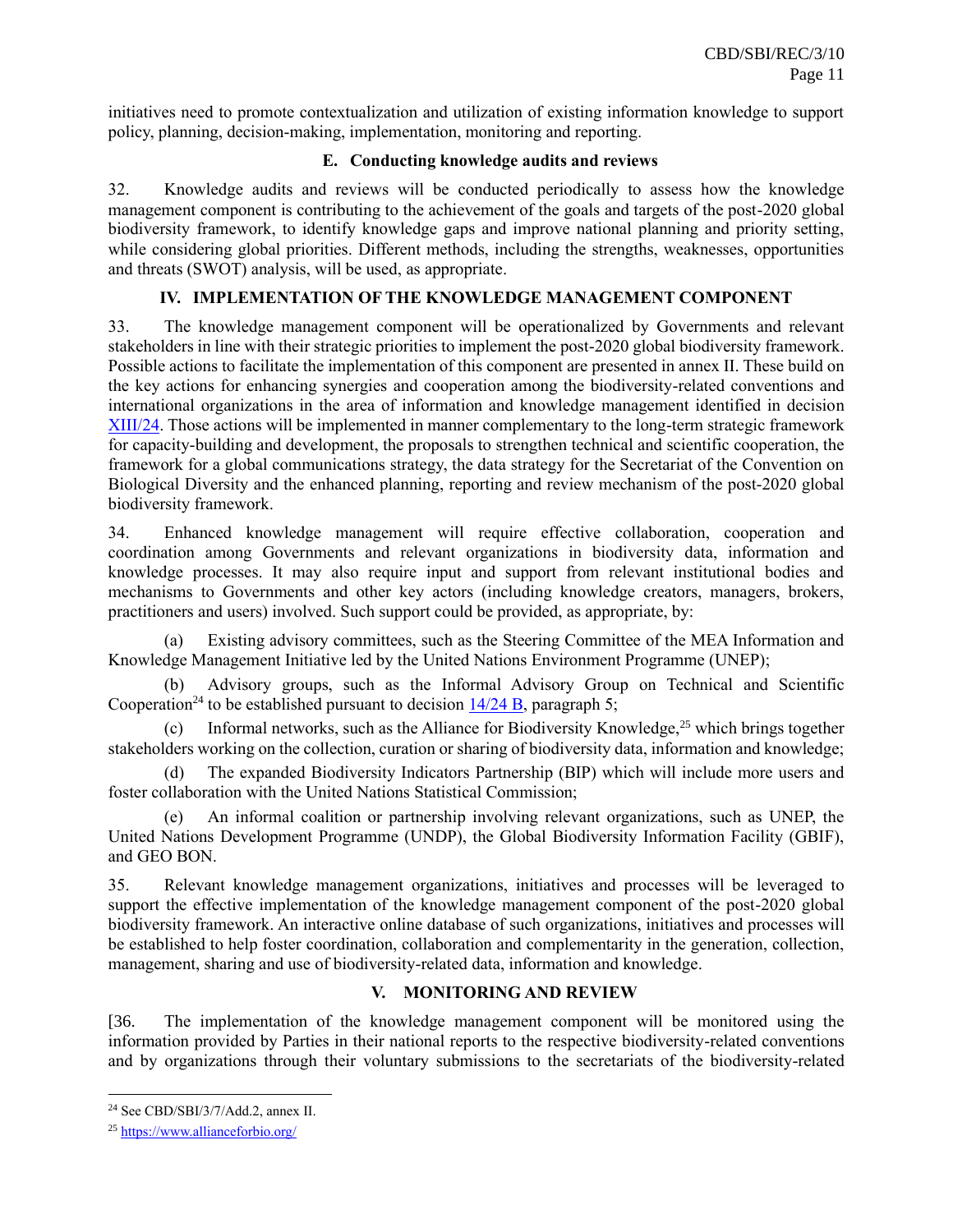CBD/SBI/REC/3/10 Page 12

conventions. A headline indicator for knowledge management will be included in the monitoring framework for the post-2020 global biodiversity framework, and a complementary set of indicators which government and non-government actors can also adapt and use to monitor, assess and report on the outcomes and impact of their knowledge management efforts at the national and regional levels will be developed by the Secretariat in collaboration with experts and practitioners from Parties and relevant organizations. The information generated from the monitoring process will inform the review and updating of the knowledge management component, as appropriate, in 2030.]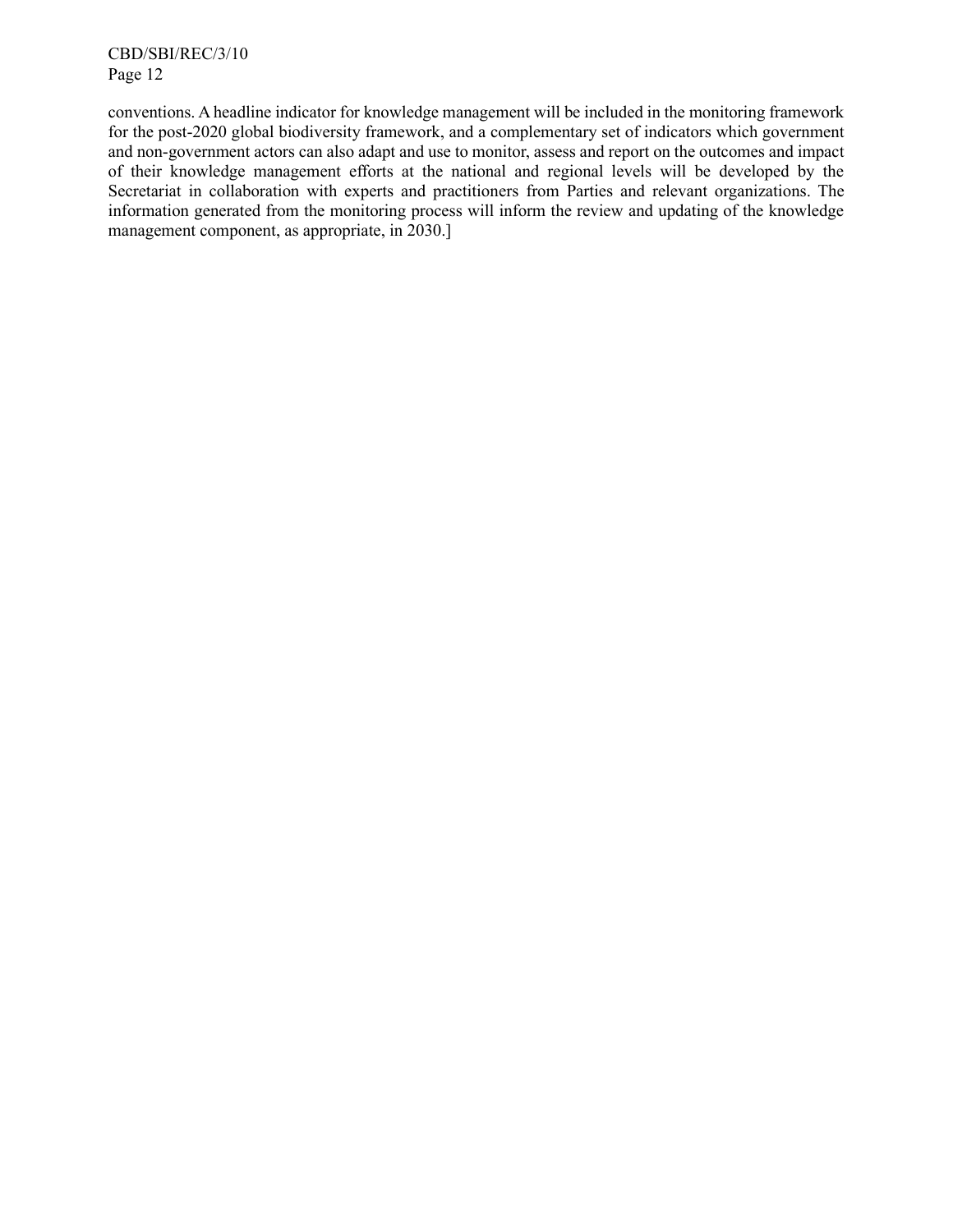#### *Appendix I*

#### **STRATEGIC ACTIONS TO ENHANCE KNOWLEDGE MANAGEMENT FOR THE EFFECTIVE IMPLEMENTATION OF THE POST-2020 GLOBAL BIODIVERSITY FRAMEWORK**

| Strategic area |                                                          | <b>Strategic action</b>                                                                                                                                                                                                                                                           | <b>Time</b><br>frame <sup>26</sup> | <b>Potential</b><br>contributors <sup>27</sup> |
|----------------|----------------------------------------------------------|-----------------------------------------------------------------------------------------------------------------------------------------------------------------------------------------------------------------------------------------------------------------------------------|------------------------------------|------------------------------------------------|
| A.             | Promoting<br>knowledge                                   | (a) Identification of gaps in biodiversity knowledge and<br>options for addressing them                                                                                                                                                                                           |                                    |                                                |
|                | generation<br>and synthesis                              | (b) Expansion of collaboration among organizations and<br>institutions to promote knowledge generation                                                                                                                                                                            |                                    |                                                |
|                |                                                          | (c) Enhancement of outreach to relevant research and<br>academic communities and other institutions to<br>encourage them to share relevant research data,<br>information and knowledge                                                                                            |                                    |                                                |
|                |                                                          | (d) Developing local and national capacity for knowledge<br>generation through citizen science by incentivizing the<br>collection of data, information and knowledge at the<br>local level                                                                                        |                                    |                                                |
|                |                                                          | (e) Enhancement of the use of all types of big data,<br>including remote sensing and IoT, as well as ensuring<br>data standards and sharing                                                                                                                                       |                                    |                                                |
| В.             | Facilitating<br>knowledge<br>discovery and<br>collection | (a) Development or enhancement of web-based tools to<br>identify and collect information and knowledge from<br>various sources in an interactive, real-time and user-<br>friendly manner <sup>28</sup>                                                                            |                                    |                                                |
|                |                                                          | (b) Promotion of knowledge discovery tools and<br>techniques, including data mining and machine<br>learning tools, as appropriate                                                                                                                                                 |                                    |                                                |
|                |                                                          | (c) Engagement of relevant stakeholders, including<br>knowledge creators, brokers and users in<br>implementing agencies, conservation organizations,<br>academic institutions, and others at the national and<br>subnational levels in the creation and collation of<br>knowledge |                                    |                                                |
|                |                                                          | (d) Identification, collection and sharing, where<br>authorized, of traditional knowledge from indigenous<br>peoples and local communities as well as women's<br>knowledge, in an appropriate way and with clear<br>acknowledgements of the source <sup>29</sup>                  |                                    |                                                |
| C.             | Enhancing<br>knowledge                                   | (a) Continued improvement of metadata quality, tagging<br>and mapping of knowledge objects from biodiversity-                                                                                                                                                                     |                                    |                                                |

<sup>&</sup>lt;sup>26</sup> The timeframe for the different strategic actions will be completed after discussions at the third meeting of the Subsidiary Body on Implementation.

<sup>&</sup>lt;sup>27</sup> This column will be completed after the third meeting of the Subsidiary Body on Implementation and following voluntary expressions of interest from relevant partner organizations to contribute to the agreed strategic actions.

<sup>&</sup>lt;sup>28</sup> These may include tools identified in the **UNEP-WCMC** compendia.

 $29$  The Open-ended Working Group on Article 8(j) and Related Provisions, and the IPBES task force on indigenous and local knowledge could play a role in this regard.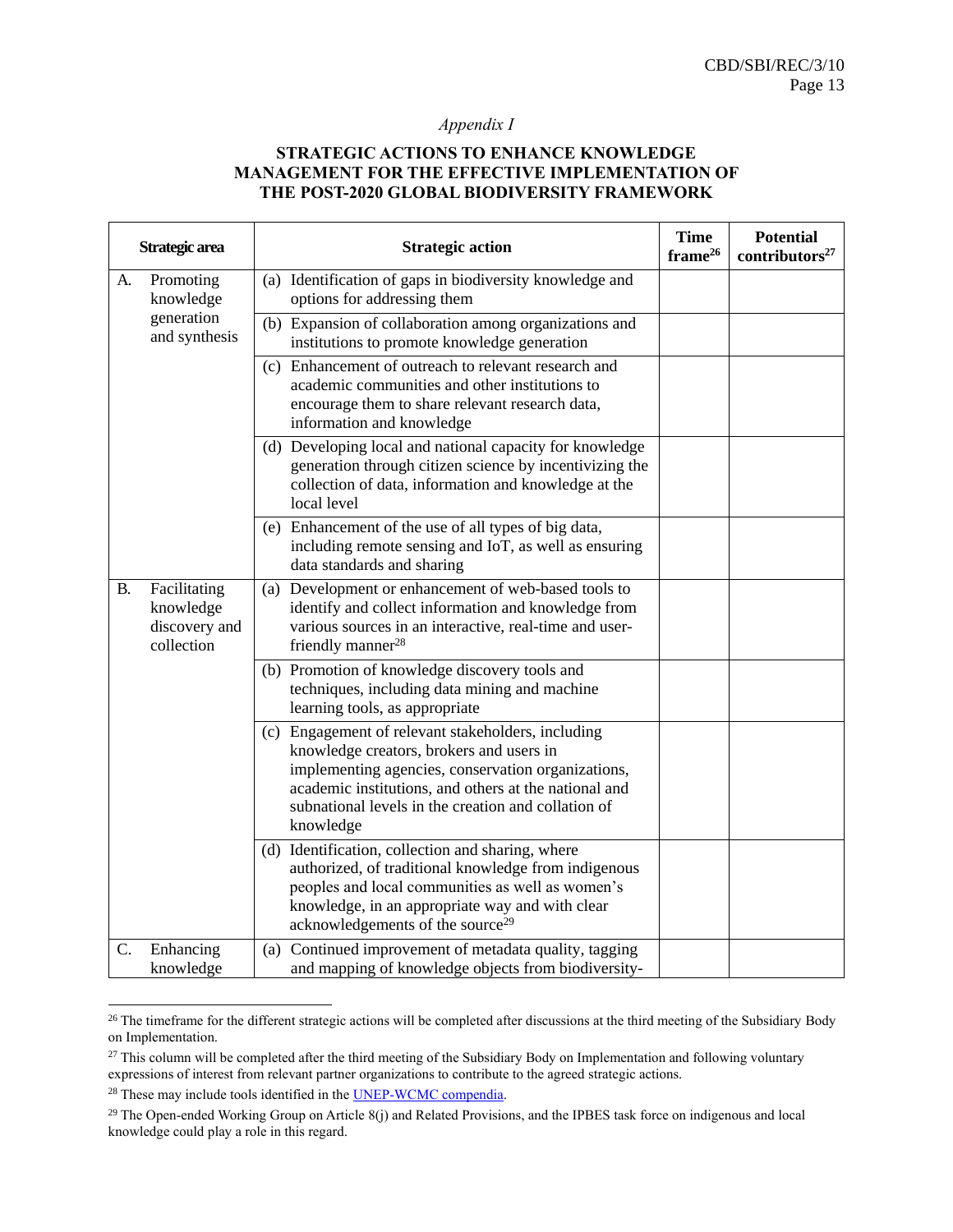| organization<br>and sharing                          | related conventions through InforMEA and other<br>sources to allow for increased findability                                                                                                                                                                                                    |  |
|------------------------------------------------------|-------------------------------------------------------------------------------------------------------------------------------------------------------------------------------------------------------------------------------------------------------------------------------------------------|--|
|                                                      | (b) Development, publicization and promotion of<br>standards for metadata quality and tagging of<br>biodiversity information and knowledge resources to<br>ensure quality and compatibility                                                                                                     |  |
|                                                      | (c) Improvement of interoperability of information and<br>knowledge systems of biodiversity-related conventions<br>and other information providers across the biodiversity<br>community                                                                                                         |  |
|                                                      | (d) Promotion of outreach for and development of<br>bioinformatics and descriptive metadata training<br>modules, in conjunction with existing capacity-<br>development projects and plans at the international,<br>national and subnational levels, aimed at increasing<br>related competencies |  |
|                                                      | (e) Promotion of voluntary guidance to improve<br>accessibility to biodiversity data, information and<br>knowledge                                                                                                                                                                              |  |
|                                                      | Strengthening the capacity of Governments to<br>(f)<br>efficiently manage and share information and<br>knowledge across conventions, among other things,<br>through making use of tools, such as the Data<br>Reporting tool (DaRT) and the adoption of coherent<br>and synergistic approaches   |  |
|                                                      | (g) Development of more scalable biodiversity<br>observation data that allows for both the unbiased<br>aggregation of national data and disaggregation of<br>global data utilizing common standards                                                                                             |  |
|                                                      | (h) Provision of guidance to governments and non-<br>government actors on how to incentivize the<br>engagement of various actors in knowledge<br>management, particularly to develop a better culture of<br>knowledge sharing and application                                                   |  |
| Promoting the<br>D.<br>effective use<br>of knowledge | Development of a change management strategy,<br>(a)<br>including communication and marketing, to increase<br>the uptake, utilization and application of existing<br>biodiversity data, information and knowledge                                                                                |  |
|                                                      | (b) Promotion and facilitation of the sharing of experience<br>in the use of information and knowledge, including<br>through communities of practice                                                                                                                                            |  |
|                                                      | (c) Engagement of a broader range of stakeholders in the<br>use of new knowledge sharing tools, including social<br>media                                                                                                                                                                       |  |
|                                                      | (d) Creation of mechanisms and initiatives to facilitate<br>ongoing dialogue between the research community and<br>policymakers, decision makers and practitioners                                                                                                                              |  |
|                                                      | (e) Establishment of linkages between scientific and<br>citizens' networks and communication experts to<br>enable the translation of scientific outcomes into<br>knowledge products                                                                                                             |  |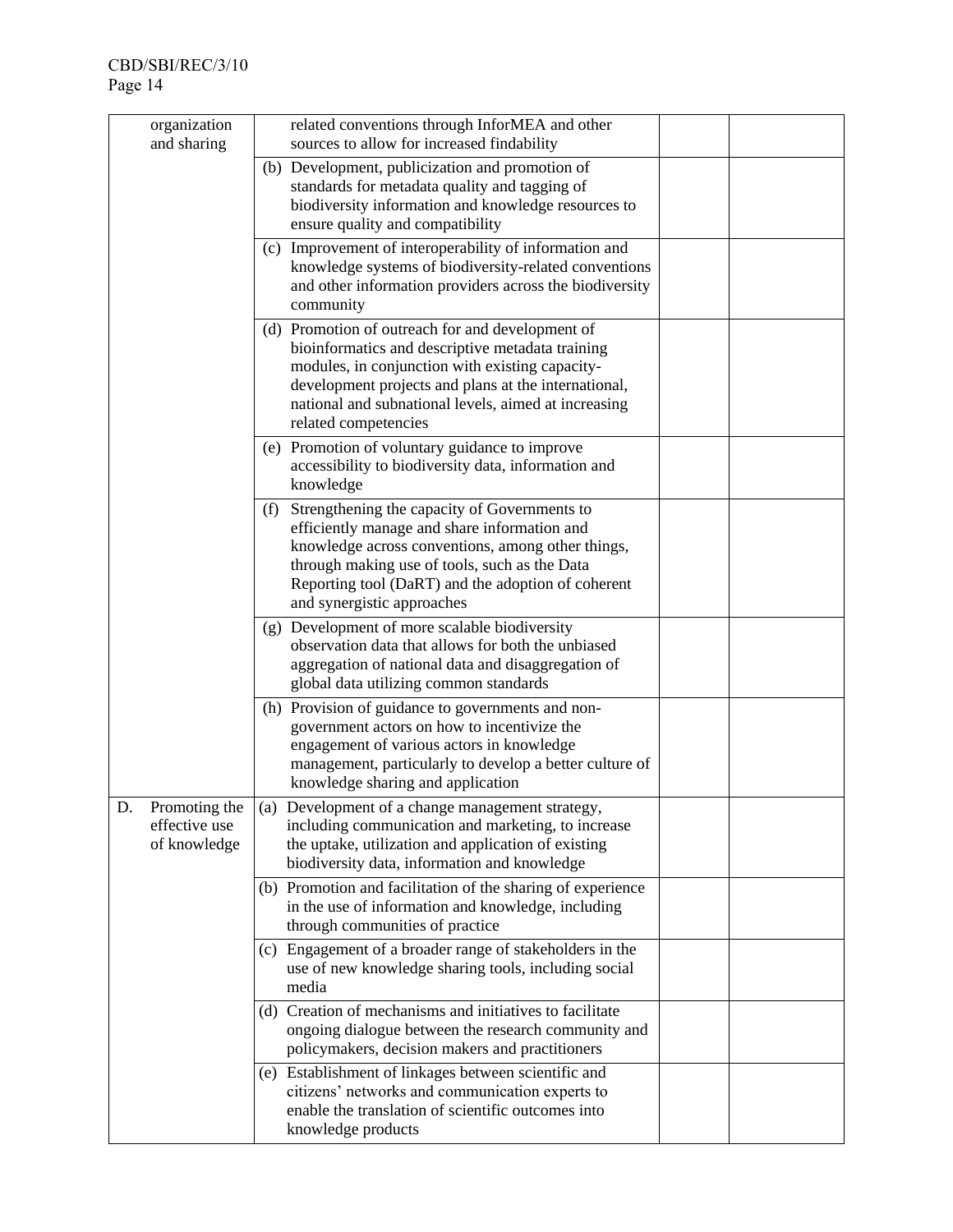÷,

|    |                                                  | Promotion and facilitation of the use of biodiversity<br>(f)<br>data, information and knowledge in the planning<br>processes of other sectors and in a cross-departmental<br>way within governments                                                                                                        |  |
|----|--------------------------------------------------|------------------------------------------------------------------------------------------------------------------------------------------------------------------------------------------------------------------------------------------------------------------------------------------------------------|--|
| Е. | Conducting<br>knowledge<br>audits and<br>reviews | (a) Undertaking periodic knowlegement management<br>surveys to assess, among other things, the types of<br>information and knowledge they seek most frequently,<br>the ease of access to the information they need,<br>existing knowledge gaps, level of knowledge-sharing<br>and the channels they prefer |  |
|    |                                                  | (b) Analysis of major knowledge gaps and identification<br>of options to address them                                                                                                                                                                                                                      |  |
|    |                                                  | (c) Comprehensive review of the knowledge management<br>component                                                                                                                                                                                                                                          |  |

# *Appendix II*

## **STRATEGIC ACTIONS TO FACILITATE THE IMPLEMENTATION OF THE KNOWLEDGE MANAGEMENT COMPONENT**

r.

 $\overline{\phantom{a}}$ 

| Strategic area                                      | <b>Strategic action</b>                                                                                                                                                                                                                             | <b>Time</b><br>frame | <b>Contributors</b> |
|-----------------------------------------------------|-----------------------------------------------------------------------------------------------------------------------------------------------------------------------------------------------------------------------------------------------------|----------------------|---------------------|
| A. Capacity-<br>building in<br>data,<br>information | (a) Strengthen the capacity of relevant institutions in<br>bioinformatics, information and knowledge management,<br>including through education, training and mentoring of<br>experts and young scientists                                          |                      |                     |
| and<br>knowledge<br>management                      | (b) Support Governments to put in place enabling policies<br>and laws, institutional arrangements and incentives for<br>knowledge management                                                                                                        |                      |                     |
|                                                     | Provide information and guidance on knowledge<br>(c)<br>management and national database development, and<br>share experience in data access and use                                                                                                |                      |                     |
|                                                     | (d) Support Governments and, in accordance with national<br>legislation, relevant stakeholders, in accessing existing<br>knowledge sources                                                                                                          |                      |                     |
|                                                     | (e) Undertake an analysis of gaps in existing information and<br>knowledge management tools and approaches supporting<br>biodiversity management efforts                                                                                            |                      |                     |
|                                                     | Undertake a gap analysis on national knowledge<br>(f)<br>management expertise and needs, including capacity<br>development on knowledge management in the<br>implementation of national biodiversity strategies and<br>action plans, as appropriate |                      |                     |
| <b>B.</b> Network and<br>partnership<br>development | (a) Catalyse and strengthen international and regional<br>networks on biodiversity-related data, information and<br>knowledge management                                                                                                            |                      |                     |
|                                                     | (b) Promote collaboration in biodiversity data, information<br>and knowledge-sharing, including enhancing<br>harmonization and interoperability between relevant<br>information systems initiatives                                                 |                      |                     |
|                                                     | (c) Enhance biodiversity monitoring through cooperation to                                                                                                                                                                                          |                      |                     |